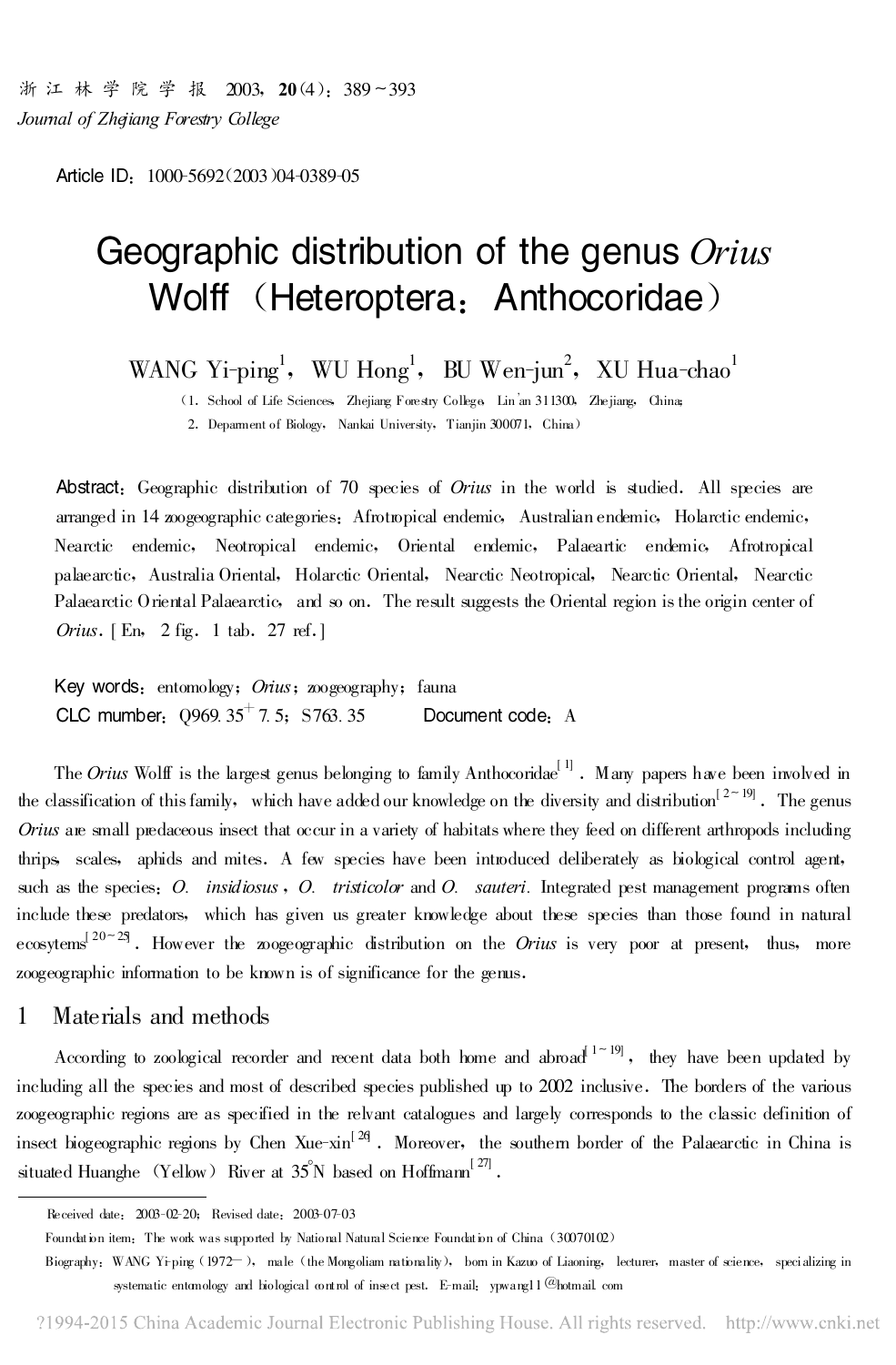In order to analyse the representation of geographic distribtion of all the regions species to Orius in the fauna of the world (Table 1), the all of species occuring in the all region of world can be arranged in 14 zoogeographic categories. Afrotropical endemic, Australian endemic, Holarctic endemic, Nearctic endemic, Neotropical endemic, Oriental endemic , Palaearctic endemic , Afrotropical-Palaearctic , Australia-Oriental , Holarctic-Oriental, Nearctic-Neotropical, Nearctic-Oriental, Nearctic-Palaearctic Oriental-Palaearctic, and so on.

| Species                              | Geoaraphy distribution                                      | Fauna                                  | Fauna    | Data                   |
|--------------------------------------|-------------------------------------------------------------|----------------------------------------|----------|------------------------|
|                                      |                                                             | Afr Aus Hol Nea Neo Ori Pal            | category | sources                |
| 1. $^{*}$ Orius agilis (Fbr)         | China(Nei Monggol, Gansu, Hebei), Northern Palaear dic      | -------                                | Pal      | Ghauri, 1972           |
| 2. O. albidipenni (Reuter)           | Middle East                                                 | $\equiv$<br>$\qquad \qquad - \qquad -$ | Pal      | 1997c<br>Yasunage,     |
| 3. O. armatus Gross                  | Australia                                                   | $- + - - - - -$                        | Aus      | Gross,<br>1954         |
| 4. $^{\circ}$ O. atratus Yasunnage   | China (Taiwan),<br>Japan                                    | $\equiv$<br>$- - - + -$                | Ori      | Yasunage,<br>1997a     |
| 5. "O. bifilarus Ghauni              | China (Yunnan,<br>Sichuan), Pakistan,<br>India              | $- - - + -$                            | Ori      | Ghauri, 1972           |
| 6. O. brunescena (Poppius)           | South Africa                                                | $\qquad \qquad - \qquad -$<br>$+ -$    | Afr      | Carayon, 1961          |
| 7. O. bulgaconus Ghauri              | Pakistan                                                    | $- - - + -$<br>$\frac{1}{2}$           | Ori      | Ghauri, 1972           |
| 8. O. camerunensis Poppius           | Came roon                                                   | $+ - - - - - -$                        | Afr      | Poppins,<br>1909       |
| 9. O. canariensis Wagner             | NW Africa,<br>Canary Island, Israe                          | $- - - - +$                            | Afr-Pal  | Wagner,<br>1952        |
| 10. O. candiope Herring              | America                                                     | $-+------$                             | Nea      | Yasunaga,<br>1997c     |
| 11. O. chadwicki Woodward            | Australia                                                   | - + - - - - -                          | Aus      | 1954<br>Gross,         |
| 12 O. championi Herring              | Colombia                                                    | $----+--$                              | Neo      | Herring,<br>1966       |
| 13. $^{\circ}$ O. <i>dinensis</i> Bu | China (Yunnan,<br>Shaanxi, Sichuan)                         | $-- - - - + +$                         | Pal-Ori  | Bu et al, 2001         |
| 14. O. cocciphagus (Hesse)           | Southern Africa                                             | $+ - - - - - -$                        | Afr      | Carayon, 1961          |
| 15. O. conchaconus Ghauri            | Paki stan                                                   | $-----+-$                              | Ori      | Ghauri, 1972           |
| 16. O. diespter Heming               | Cannada                                                     | $-- + - - - -$                         | Nea      | Kelton,<br>1978        |
| 17. O. euryale Heming                | Mexico                                                      | $--- + --- --- -$                      | Nea      | Herring,<br>1966       |
| 18. O. flagellum Innavuori           | Arabian Penisula, Yemen                                     | $----+-+$                              | Ori      | Yasunaga,<br>1997c     |
| 19. O. flaviceps (Poppius)           | Western India                                               | $----+-+$                              | Ori      | Muraleed,<br>1972      |
| 20. O. florentiae Herring            | Bolivia Colombia Argenti                                    | $---+-+--$                             | Neo      | Herring,<br>1966       |
| 21. O. fuscus (Reuter)               | Colombia, Venezuela                                         | $--- + - + - -$                        | Neo      | Yasunaga,<br>1997 c    |
| 22 $^*O.$ gladiatus Zheng            | China (Sichuan, Zhejiang), Nepal                            | -----++                                | Pal-Ori  | Zheng, 1982            |
| 23. O. harpocrates Herring           | America                                                     | $--++----$                             | Nea      | Herring,<br>1966       |
| 24. O. heteroride Woodward           | Australia                                                   | $- + - - - - -$                        | Aus      | 1954<br>Gross,         |
| 25. $^*O$ . horvathi (Reuter)        | China (Sichuan, Shaanxi, Hebei), Palaearctic                | $-- - - - + +$                         | Pal-Ori  | Bu <i>et al</i> , 2001 |
| 26 <i>O. ianthe</i> (Distant)        | India                                                       | $    -$<br>$+ -$                       | Ori      | Muraleed,<br>1972      |
| 27. O. indicus (Reuter)              | India                                                       | $   -$<br>$+ -$                        | Ori      | Muraleed,<br>1972      |
| 28. O. <i>insidiosus</i> (Say)       | USA (Hawaii) West-India Island, North America               | ---++--                                | Nea-Neo  | Kelton,<br>1978        |
| 29. O. ixionides Heming              | Honduras                                                    | $----+--$                              | Nea      | Herring,<br>1966       |
| 30 O. jasiones Herring               | Honduras                                                    | $----+--$                              | Nea      | Herring,<br>1966       |
| 31. O. lacides Herring               | America, Panama, Argentina                                  | $---++---$                             | Nea-Neo  | Herring,<br>1966       |
| 32. O. laevigatus (Fieber)           | Europe, Northern Africa                                     | $- - - - +$                            | Pal      | Yasunaga,<br>1997c     |
| 33. O. lanatus Carayon               | Southern Africa                                             | $+ - - - - - -$                        | Afr      | 1961<br>Carayon        |
| 34 O. latibasis Ghauri               | India                                                       | $----+-$                               | Ori      | Ghauri, 1972           |
| 35. O. laticollis (Reuter)           | Western Palae arctic                                        | $------+$                              | Pal      | 1997c<br>Yasunaga,     |
| 36 O. lesliae Herring                | America, Panama, Argentina                                  | - - - + + - -                          | Nea-Neo  | Herring,<br>1966       |
| 37. O. limbatus Wagner               | Canary Island                                               | $-- - - - +$                           | Pal      | 1952<br>Wagner,        |
| 38. O. linebergi Wagner              | Southern Europe, Canary Island, Northern Africa             | $- - - - +$                            | Pal      | Wanger,<br>1952        |
| 39. O. luridoides Ghauri             | Paki stan                                                   | -----+-                                | Ori      | Ghauri, 1972           |
| 40. O. maderensis (Reuter)           | Madeira Island                                              | -----+-                                | Ori      | 1997c<br>Yasunaga,     |
| 41. O. <i>majusculus</i> (Reuter)    | Europe, Russion                                             | $--- +$                                | Pal      | Yasunaga,<br>1997c     |
| 42. O. minutus $(L.)$                | China (North), Holard ic Region, Northen Africa, Thailand   | --++--+                                | Hol-Ori  | Yasunaga, 1993         |
| 43. O. maxidentex Ghauri             | Pakistan, India                                             | -----+-                                | Ori      | Ghauri, 1992           |
| 44. O. miyamotoi Yasunaga            | Japan                                                       | $-----+-$                              | Ori      | 1997c<br>Yasunaga,     |
| 45. <sup>*</sup> O. nagaii Yasunaga  | China (Anhui, Hebei, Shandong),<br>Japan, Korea,<br>Russi a | $--- - - + +$                          | Pal-Ori  | Yasunaga, 1993         |

## Table 1 Distribution on all species of the Orius Wolff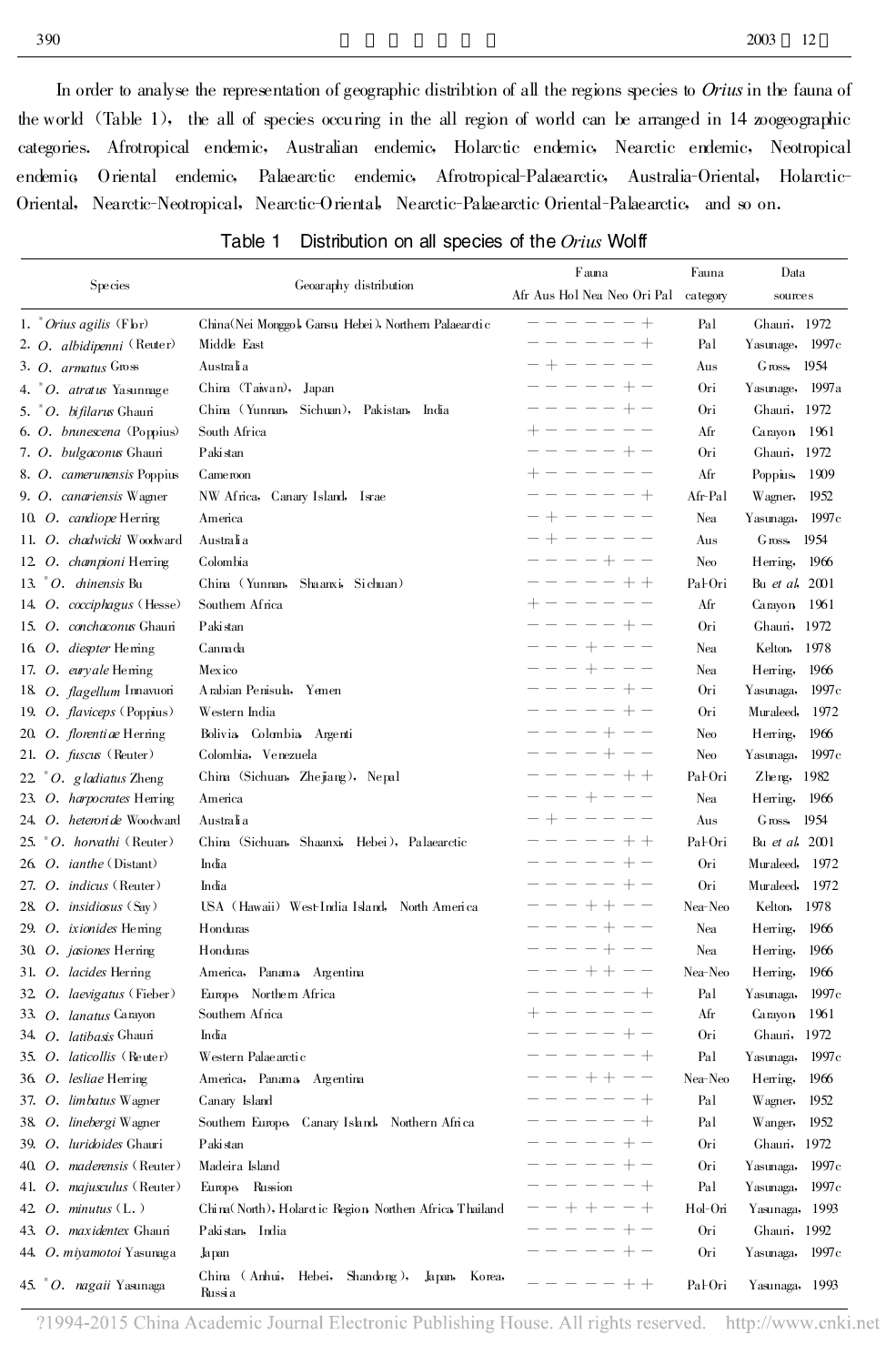| Species |  |                                        | Geoaraphy distribution                                                                    | Fauna                       | Fauna           | Data                   |
|---------|--|----------------------------------------|-------------------------------------------------------------------------------------------|-----------------------------|-----------------|------------------------|
|         |  |                                        |                                                                                           | Afr Aus Hol Nea Neo Ori Pal | category        | sources                |
|         |  | 46. $^{*}$ O. neimengguansis Bu        | China (Nei Monggol)                                                                       | $-- - - - - +$              | Pal             | Bu et al, 2001         |
|         |  | 47. O. niger $(\mathbb{W} \text{off})$ | China (Yunnan, Xinjiang), Palae arctic, India                                             | $----++$                    | Pal-Ori         | Bu et al, 2001         |
|         |  | 48. O. pallidicornis Reuter            | Mediterranean Sea                                                                         | -------                     | Pal             | Reuter, 1884           |
|         |  | 49. O. pallidus (Poppius)              | Argentina Brazil                                                                          | ----+--                     | Neo             | 1997c<br>Yasunaga,     |
|         |  | 50. O. pele Herring                    | Colombia                                                                                  | $----++--$                  | N <sub>eo</sub> | Herring,<br>1966       |
|         |  | 51. O. <i>perpunctatus</i> Reuter      | Mexico Guatemala, Brazil                                                                  | $- - - + + - -$             | Nea-Neo         | 1884<br>Reuter.        |
|         |  | 52 O. persequens White                 | USA (Hawaii)                                                                              | $-- + - - - -$              | Nea             | 1879<br>White          |
|         |  | 53. O. piceicollis Lindberg            | Canary Island, North Africa                                                               | $------++$                  | Pal             | 1997c<br>Yasunaga,     |
|         |  | 54. O. pluto $(Distant)$               | Idia                                                                                      | $-- - - - + -$              | Ori             | Muraleed,<br>1972      |
|         |  | 55. O. pumilio (Champion)              | America, Mexico, Western India Island                                                     | $-- + - + -$                | Nea-Ori         | 1997c<br>Yasunaga,     |
|         |  | 56 O. <i>puncticollis</i> Poppius      | Srilanka                                                                                  | $-- - - - + -$              | Ori             | Poppins,<br>1909       |
|         |  | 57. O. ratamae Nnoualhier              | Camary Island                                                                             | $------+$                   | Pal             | Yasunaga,<br>1997c     |
|         |  | 58. $O.$ reesi (White)                 | Chile Argentina                                                                           | $----+--$                   | N <sub>eo</sub> | White<br>1879          |
|         |  | 59. $^{\ast}$ O. sauteri (Poppius)     | China (Sichuan, Hubei, Gansu,<br>Shanxi East-north),<br>Korea Russion far Eastm<br>Japan, | $- - - - + +$               | Pal-Ori         | Yasunaga, 1993         |
|         |  | 60. O. shyamavarna Muraleed India      |                                                                                           | $----++-$                   | Ori             | Muraleed.<br>1972      |
|         |  | 61. O. sibiricus Wagner                | West and North Palae arctic                                                               | $-- - - - - +$              | Pal             | Wagner,<br>1952        |
|         |  | 62 O. strigiall is Poppius             | China (Hubei, Fujian, Taiwan), Japan                                                      | $----++$                    | Pal-Ori         | Poppius,<br>1909       |
|         |  | 63. O. sublaevis (Poppius)             | China (Taiwan), India, Indonesia                                                          | $- + - - - + -$             | Aus-Ori         | 1997a<br>Yasunaga,     |
|         |  | 64. O. takaii Yasunaga                 | Japan                                                                                     | $--- --- + -$               | Ori             | Yasunaga,<br>2000      |
|         |  | 65. "O. tantillus Motschulsky          | China (Guangdong), Australian, Oriental                                                   | $- + - - - + -$             | Aus-Ori         | Ghauri, 1972           |
|         |  | 66. O. thripobrus (Hesse)              | South Africa                                                                              | $+ - - - - - -$             | Afr             | Carayon<br>1972        |
|         |  | 67. O. thyestes Heming                 | Colmbia                                                                                   | $----+---$                  | Neo             | Herring,<br>1966       |
|         |  | 68. O. tristicolor (White) $*$         | North America, West India Island                                                          | $-- + - + -$                | Nea-Ori         | <b>White</b><br>1879   |
|         |  | 69. O. trivandrensis Muraleed          | India                                                                                     | $----+-$                    | Ori             | Muraleed, 1972         |
|         |  | 70 O. vicinus (Ribaut)                 | China (Xinjiang, Nei Monggol, Yunnan), Europe,<br>Middle Asia, Russia                     |                             | Pal-Ori         | Bu <i>et al</i> , 2001 |

#### table 1 contiuned

Abbreviations: Pal=Palaearctic, Nea=Nearctic, Ori = Oriental, Afr = Afrotropical, Neo = Neotropical, Aus = Australian, Hol = Holarctic: " + " = distributing the region, " - " = not distributing the region; marked "  $*$ " distributed on China

## 2 Results and discussion

The result indicates that there are 18 species distributing in the Oriental, 13 species in the Palaearctic, 8 species in the Neotropical, 7 species in the Nearctic, 5 species in the Afrotropical, 3 species in the Australia, 1 species in the Holarctic, respectively, 9 species distributing in the vicity area Ori-Pal, 4 species in the Nea-Neo, 2 species in the Aus-Ori, 2 species in the Nea-Ori, 1 species in the Hol-Ori, 1 species in the Nea-Pal and 1 species in the Afr-Pal (Figure 1), and accounting for 25.7%, 18.5%, 11.4%, 10.0%, 7.1%, 4.2%, 1.4%, 12.8%, 5.7%, 2.8%, 2.8%, 1.4%, 1.4% and 1.4% of the total species of the *Orius* Wolff accordingly .



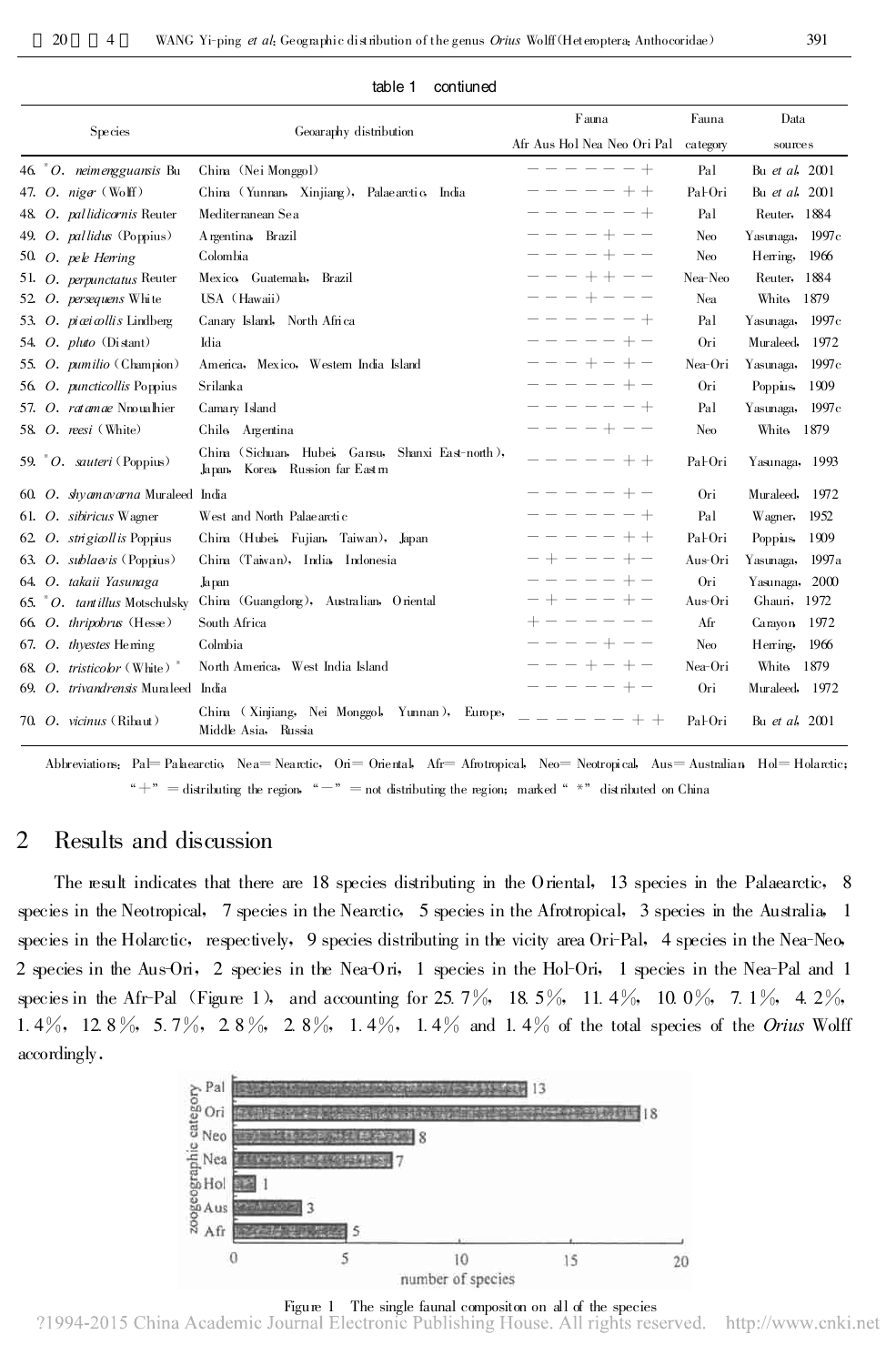Based on these results and information, it is suggested that the genus *Orius* is rich in both Oriental and Palaearctic. The species *O. minutus* L. distributes all of area except Autralian and Neotropical. Moreover, The Oriental is a composite area , containing both the Nearctic-related and the Palaearctic-related species .The geopraphic distribution of the genus *Orius* indicates that the greater part of them are of boreal (Oriental) origin, and the center of origin of this genus is situated between Oriental and Palaearctic according to definition of faunal distribution. (Figure 2) The most of species of *Orius* distribute in provinces Sichuan and Yunnan of China, and



Figure 2 The vicity two fanual composition on all of the species

To futher determine the orign of many species, more faunistic and phylogenetic data is needed .The result presented here would be a basic form for such works in the future .

Acknowledgements: We wish to thank professor Zheng Le-yi and doctor Yasunaga T (Japan) for their help.

### References :

- [1] Schuh R T, Slater J A. True Buge of the World(Hemiptera; Heteroptera), Classification and Natural History [M]. New York: Cornell University Press, 1995.
- [ 2] Bu W J, Zheng L Y. Fauna Sinica, Insecta, Vol. 24  $[M]$  . Beijing: Science Press, 2001.  $1-259$ . 24 . : . 72001. 1-259.)
- [3] Brown A S, Simmonds M S, Blaney W M. Influence of species of host plants on the predation of thrips by Neoseiulus cucumeris, Iphiselius degenerans and Orius laevigatus [ J] . Entom Exper Appl , 1999, 92(3): 283-288.
- [4] Carayon J. Chapter XII Hemiptera (Heteroptera): Anthocoridae [A]. South African Animal Life. Results of the Lund University Expedition in 1950~1951 WI [C]. Uppsala: Almqvist and Wiksell, 1961. 533-557.
- [ 5] Carayon J.Emploi du noir chlorazol en anatomie microscopique des insccts [ J] .Ann Soc Ent France (N .S .), 1969 , 5 (1):179-193.
- [6] Carayon J. Caut eres systematiques et classification des Anthocoridae (Hemiptera) [J]. Ann Soc Ent France, 1972, 8:309-349.
- [7] Clements D J. Yeargan K V. Seasonal and intraplant distribution of Orius insidiosus (Hemiptera: Anthocoridae) on soybean and possible interactions with Nabis roseipennis (Hemiptera: Nabidae) [ J] . J Kan Ent Soc, 1997, 70(2): 94-96.
- [8] Funderburk J, Stavisky J, Olson S. Predation of Frankliniella occidentalis (Thysanoptera: Thripidae) in field peppors by Orius insidiosus (Hemiptera: Anthocoridae) [ J] . Envir Ent , 2000, 29(2): 376-382.
- [9] Ghauri M S K. The identity of Orius tantillus (Motschulsky) and notes on other Oriental Anthocoridae (Hemiptera, Heteroptera )[ J]. J Nat Hist, 1972, 6:  $409 - 421$ .
- [10] Gross G C. A revision of the flower bugs (Heteroptera: Anthocoridae) of the Australian and adjacent Pacific regions. Part I [ J]. Rec S Aust  $Mu$ s, 1954, 11: 129 – 164.
- [11] Herring J L. The genus On us of the western hemisphere (Hemiptera: Anthocoridae) [J] . Ann Ent Soc Am, 1966, 59: 1 093-1 109.
- [ 12] Kelton L.A. Synopsis of the genus Orius Wolff in America north of Mexi  $\omega$  (Heteroptera: Anthocoridae) [ J]. Can Ent , 1963, 95:631 636.
- [ 13] Lattir J D. Bionomics of the Anthocoridae [ J] .  $Am\ Rev\ Ent$ , 1999, 44: 207-231.
- [14] Muraleedharan N, Ananthakrishan T N. New and little-known species of Orius Wolff from India (Hemiptera: Anthocoridae) [J]. Ori Ins, 1972, **8** $(1)$ : 37 – 41.
- [15] Navratolova M. Result of the efficacy evaluation of biological control agents in glass house in the Czech Republic [J]. Bull OEPP, 1999, 29  $(1-2)$ : 69  $-72$ .
- [ 16] Poppius B .Beitrage zur Kenntnis der Anthocoriden [ J] .Acta Soc S ci Fenn , 1909 , 37(9):1-43.